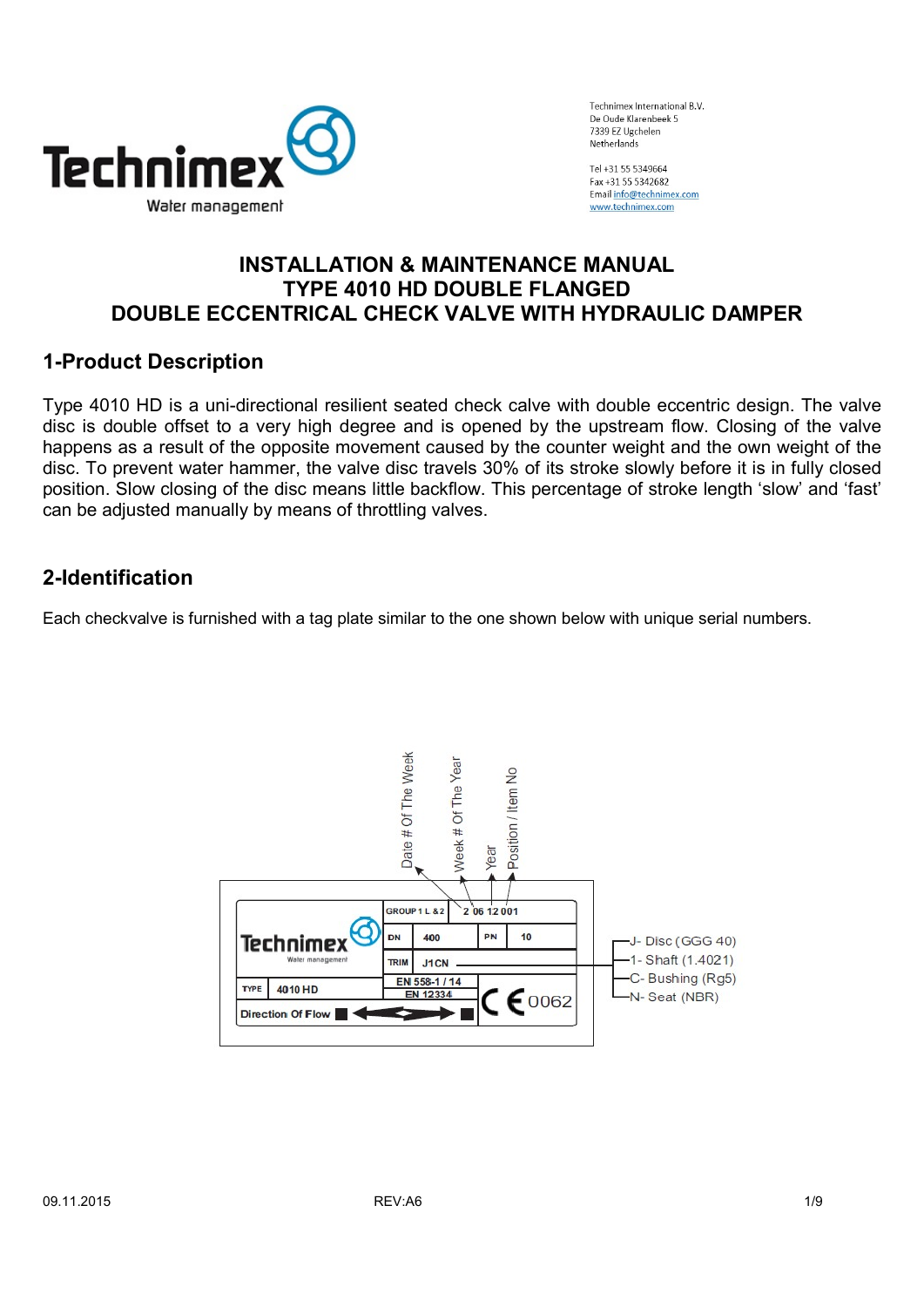

Tel +31 55 5349664 Fax +31 55 5342682 Email info@technimex.com www.technimex.com

3- Part List

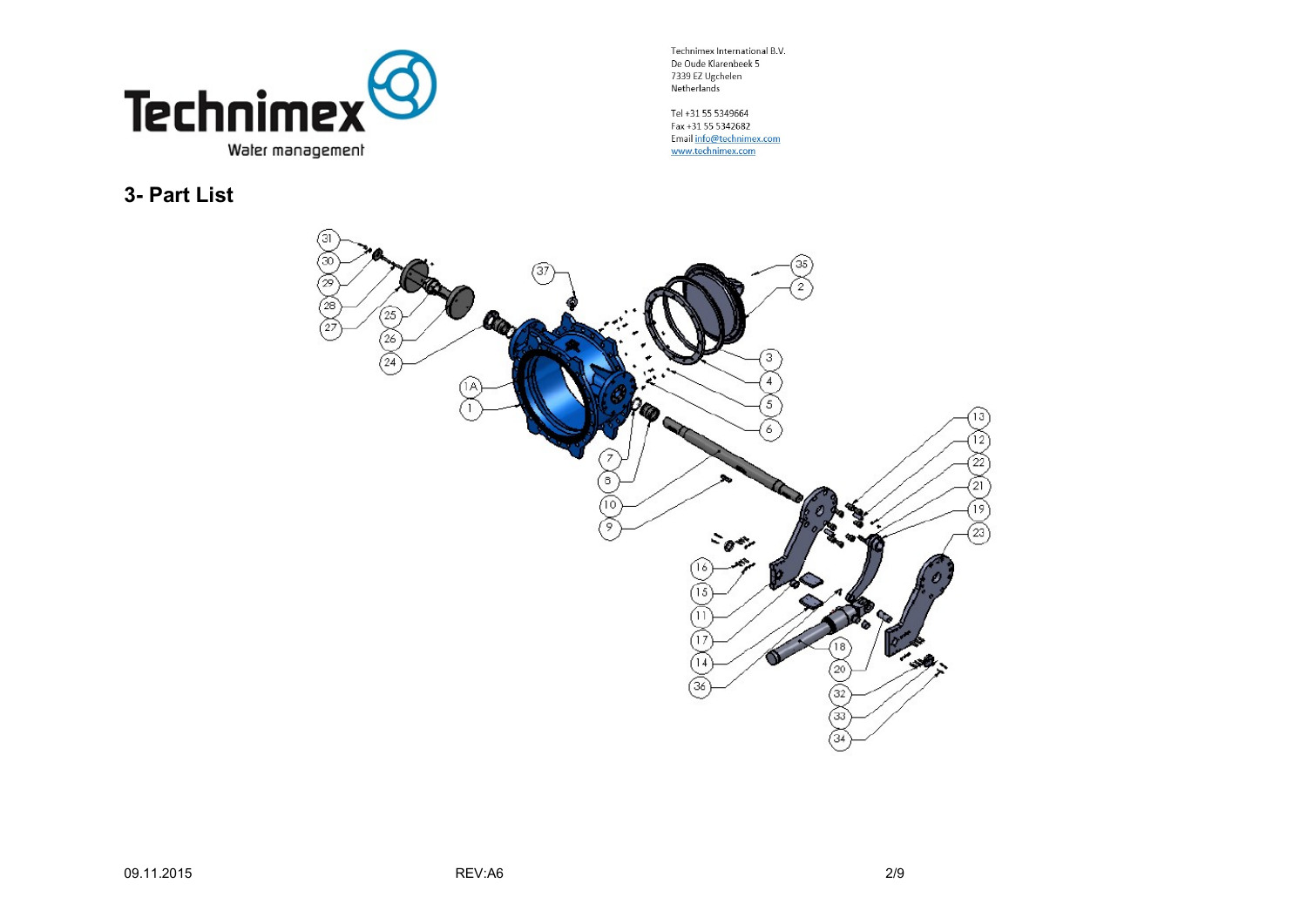

| P.NO           | <b>PART NAME</b>        | P.NO | <b>PART NAME</b>         |
|----------------|-------------------------|------|--------------------------|
| 1A             | Body seat               | 20   | Pin                      |
| $\mathbf{1}$   | <b>Body</b>             | 21   | <b>Key</b>               |
| $\overline{2}$ | <b>Disc</b>             | 22   | Setscrew                 |
| 3              | Rubber seat             | 23   | Hydraulic console (inver |
| 4              | Retaining ring          | 24   | Rear cover               |
| 5              | Spring washer           | 25   | Counter weight lever     |
| 6              | Socket head screw       | 26   | Counter weight 2         |
| $\overline{7}$ | O-ring                  | 27   | Counter weight 1         |
| 8              | Front - Rear bush       | 28   | Socket head screw        |
| 9              | Key                     | 29   | Special washer           |
| 10             | Shaft                   | 30   | Washer                   |
| 11             | Hydraulic console       | 31   | <b>Bolt</b>              |
| 12             | Console pin             | 32   | Hydraulic oil cover      |
| 13             | Socket head screw       | 33   | Washer                   |
| 14             | Console linking profile | 34   | <b>AKB</b> bolt          |
| 15             | Washer                  | 35   | Set screw                |
| 16             | <b>Bolt</b>             | 36   | Cotter pin               |
| 17             | Console bush            | 37   | Lifting eye              |
| 18             | <b>Hydraulic piston</b> |      |                          |
| 19             | Console lever           |      |                          |

Tel +31 55 5349664 Fax +31 55 5342682 Email info@technimex.com www.technimex.com

.

| <b>NO</b>                 | <b>PART NAME</b>        | P.NO | <b>PART NAME</b>             |
|---------------------------|-------------------------|------|------------------------------|
| LA                        | Body seat               | 20   | Pin                          |
| $\mathbf{1}$              | Body                    | 21   | Key                          |
| $\overline{2}$            | <b>Disc</b>             | 22   | Setscrew                     |
| $\overline{\overline{3}}$ | Rubber seat             | 23   | Hydraulic console (inverted) |
| 4                         | <b>Retaining ring</b>   | 24   | Rear cover                   |
| $\frac{1}{6}$             | Spring washer           | 25   | Counter weight lever         |
|                           | Socket head screw       | 26   | Counter weight 2             |
| $\overline{7}$            | O-ring                  | 27   | Counter weight 1             |
| $\frac{8}{9}$             | Front - Rear bush       | 28   | Socket head screw            |
|                           | Key                     | 29   | Special washer               |
| LO                        | Shaft                   | 30   | Washer                       |
| $\overline{11}$           | Hydraulic console       | 31   | <b>Bolt</b>                  |
| $\overline{2}$            | Console pin             | 32   | Hydraulic oil cover          |
| $\overline{13}$           | Socket head screw       | 33   | Washer                       |
| $\overline{a}$            | Console linking profile | 34   | <b>AKB bolt</b>              |
| L5                        | Washer                  | 35   | Set screw                    |
| L6                        | <b>Bolt</b>             | 36   | Cotter pin                   |
| L7                        | Console bush            | 37   | Lifting eye                  |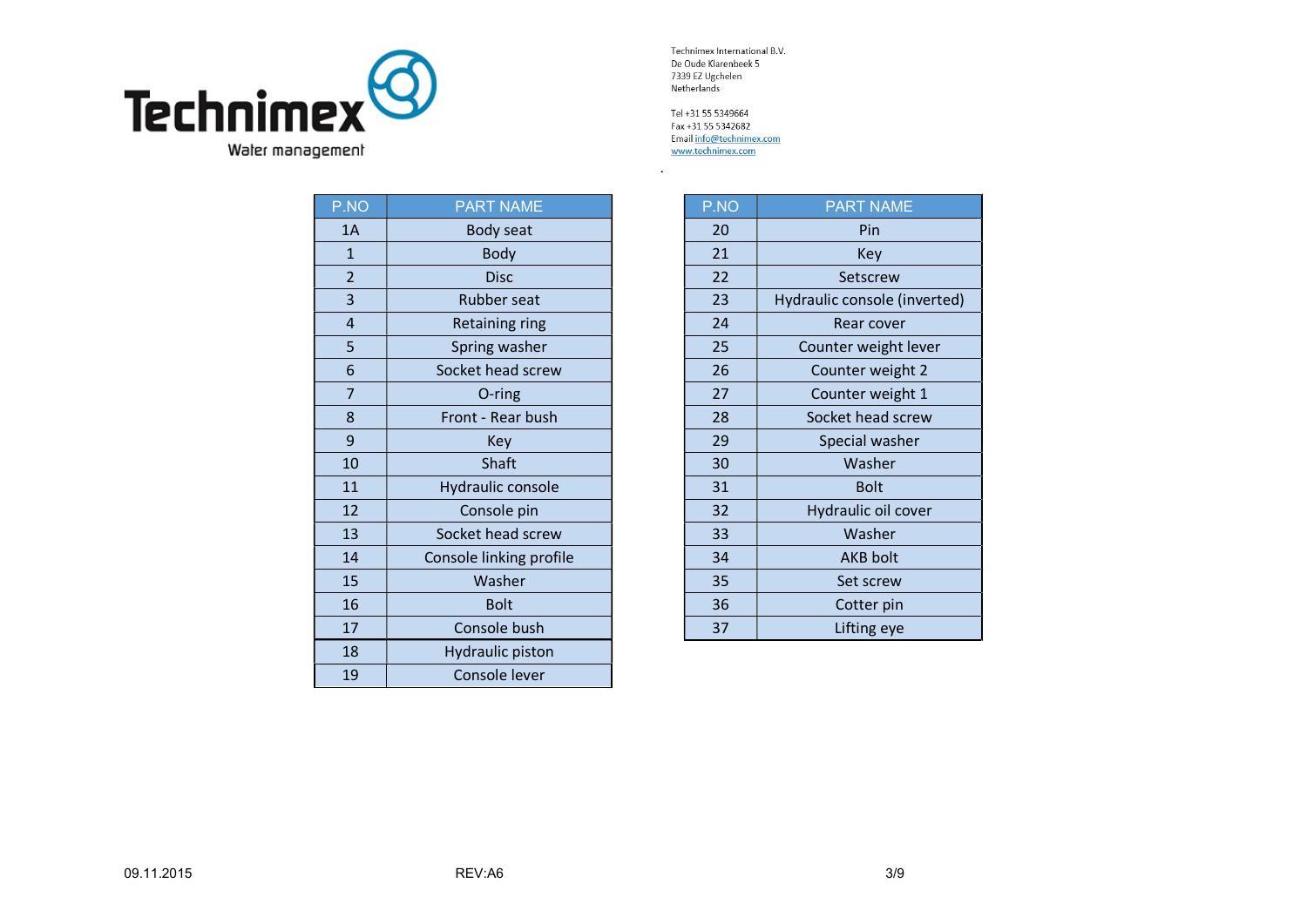

Tol +31 55 53/0664 Eax +31 55 5342682 Email info@technimex.com www.technimex.com

#### Seat selection

| <b>ELASTOMER TYPE</b> | <b>CODE</b>  | <b>APPLICATION AREAS</b>                                                                                      |
|-----------------------|--------------|---------------------------------------------------------------------------------------------------------------|
| EPDM                  | E            | Air, water, ethyl alcohol, sugar industry, Ammonium<br>weak acids, Hot water(-30°C +130°C)                    |
| <b>HEAT EPDM</b>      | E1           | Hot water steam (Refer to EPDM) (-30°C +145°C)                                                                |
| <b>NEOPRENE</b>       | C            | Alcali acids, Acids base (-40°C +95°C)                                                                        |
| NBR / BUNA-N®         | N            | Gasoline, Diesel oil, Vegatable oils, Machine oils, Natural gas<br>Sea Water, Synthetic thinner (-30°C +90°C) |
| VITON® / FKM          | V            | Acid, Detergant, Water, Steam, Vegatable oils (-30°C<br>$+200^{\circ}C$                                       |
| <b>HYPALON</b>        | н            | Petroleum, Hidroxides, Alcohol, Alcali (-30°C + 135°C)                                                        |
| <b>SILICONE</b>       | S.           | Vegatable oils, Water, Steam (-55°C +175°C)                                                                   |
| Natural Rubber / NR   | $\mathsf{R}$ | Abrasion resistance, cement, sand, lime stone etc. (-25°C<br>$+85^{\circ}$ C)                                 |

Note: These temperatures are displayed only for the valve seat.

Please check also the temperature for other valve parts of the valve plus actuator

#### 4-Safety Instructions

The same safety requirements apply both for the valve and the actuator as well as for the pipeline in which the valve is installed. The instructions in this manual provide safety instructions only for the valves.

The customer must not change or modify the valve or mounting parts / fittings that are supplied with the valve. The manufacturer is not liable for any damage when the valve is not installed according this instruction.

The valves should be used according to general accepted technical rules. No valve should be in operation at temperatues or pressures which differ from the valve's specification. The valve specifications, such as operating temperatures and pressures, are described in the quality documentation or may be written in the order confirmation.

The manufacturer may give approval to using the valve in other conditions after thorough consultation and or testing.

The customer should be aware that all parts of the valve coming in contact with the medium are suitable for that medium. The manufacturer will not be liable for damages resulting from corrosion caused by the medium, see above mentioned 'selection seat table'.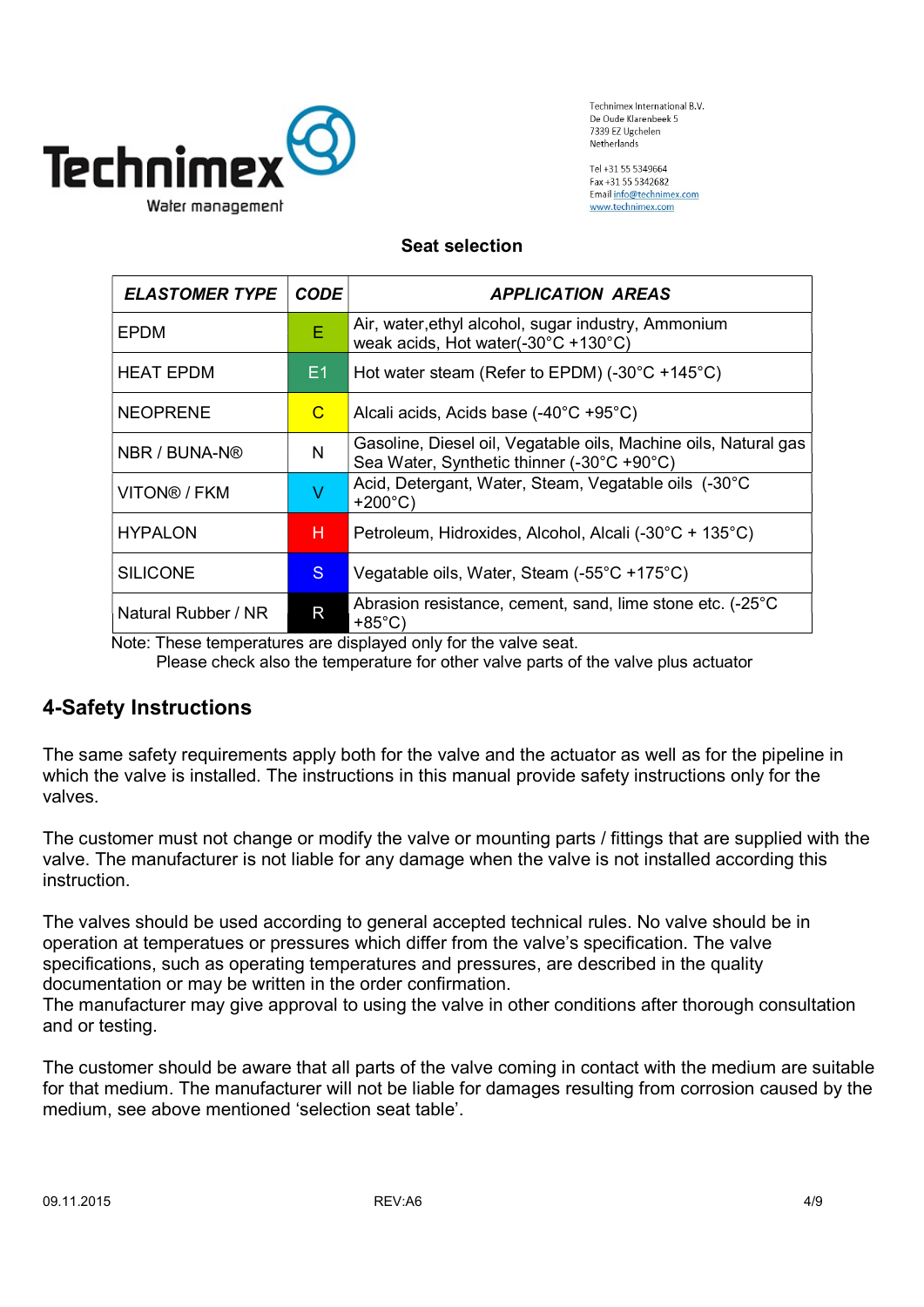

Tel +31 55 5349664 Fax +31 55 5342682 Email info@technimex.com www.technimex.com

#### 5-Transportation and Storage

Check valves have to be handled, transported, and stored carefully:

- The check valves need to be transported and stored with the disc in closed position.
- The check valve has to be transported and stored in its protective package until the valve is installed.
- The valves should be stored at roofed locations and need to be protected against contaminations, solar radiation or moisture.The valves must also be protected against dirt and damagings on the building site.The sealing ring should not be exposed to direct light and the disc seat should also kept clean from debris. The valve (disc and seat) should be cleaned before installation.
- Valves should not rub together or should not come into contact with metal surfaces during transportation. This should be taken into account when the valves are packed for transport.
- Damages occured during transportation, loading and unloading of the valves are not covered by the warranty.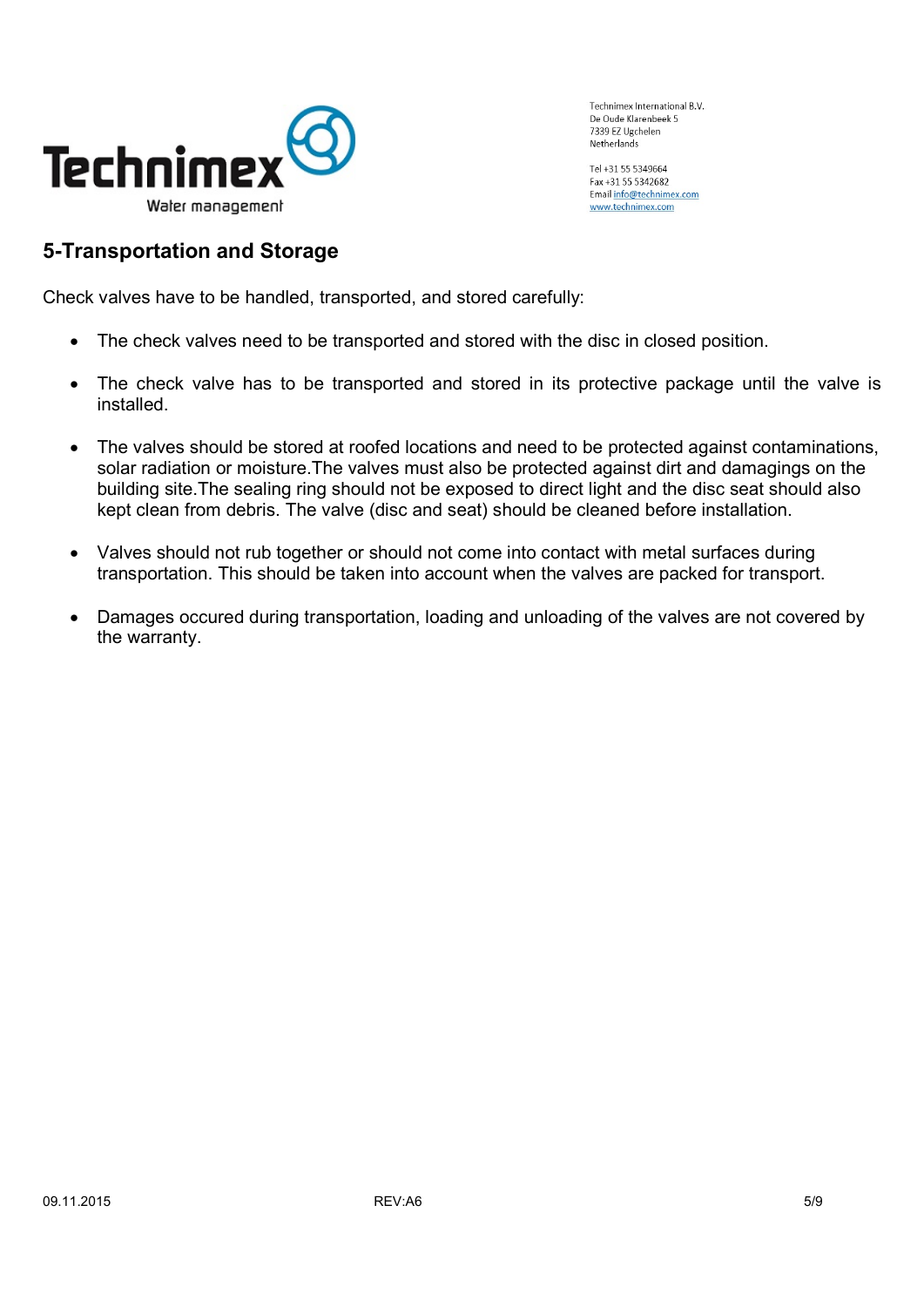

Tol +31 55 53/0664 Eax +31 55 5342682 Email info@technimex.com www.technimex.com

### 6- Installation to the line

- Before the installation, remove all packing material. Please leave enough space for easy installation and maintenance. The customer should protect the valve against the effects of the weather conditions in case of outdoor installation
- Since the center of mass is on the piston side, handle the valve as shown in the picture below. Use textile rope to prevent damage to the coating.



- Supply connection flanges matching to valve pressure ratings.
- For flange gaskets we advise steel reinforced elastomer gaskets, type 8000 from Asteknik.
- Weld the flanges appropriately to the face to face dimensions of the valve but parallel to the pipeline.
- Install the check valve between the two flanges according to the the flow direction
- Please check the flow direction on the valve type shield.
- Put the gasket, with suitable flange connection, between the flanges and tighten them by bolts.
- These check valves should not be installed directly upstream or downstream of pipeline components, such as valves, bends etc while the valve disc extends beyond the body flanges. The disc could hit to these parts or the flow could be disturbed because the disc does not open completely. A dismantling joint is required.
- Before filling the pipeline with water, check the valve for easy operation. Operate the counter weight over the total travel (90º). Do not drop the counter weight.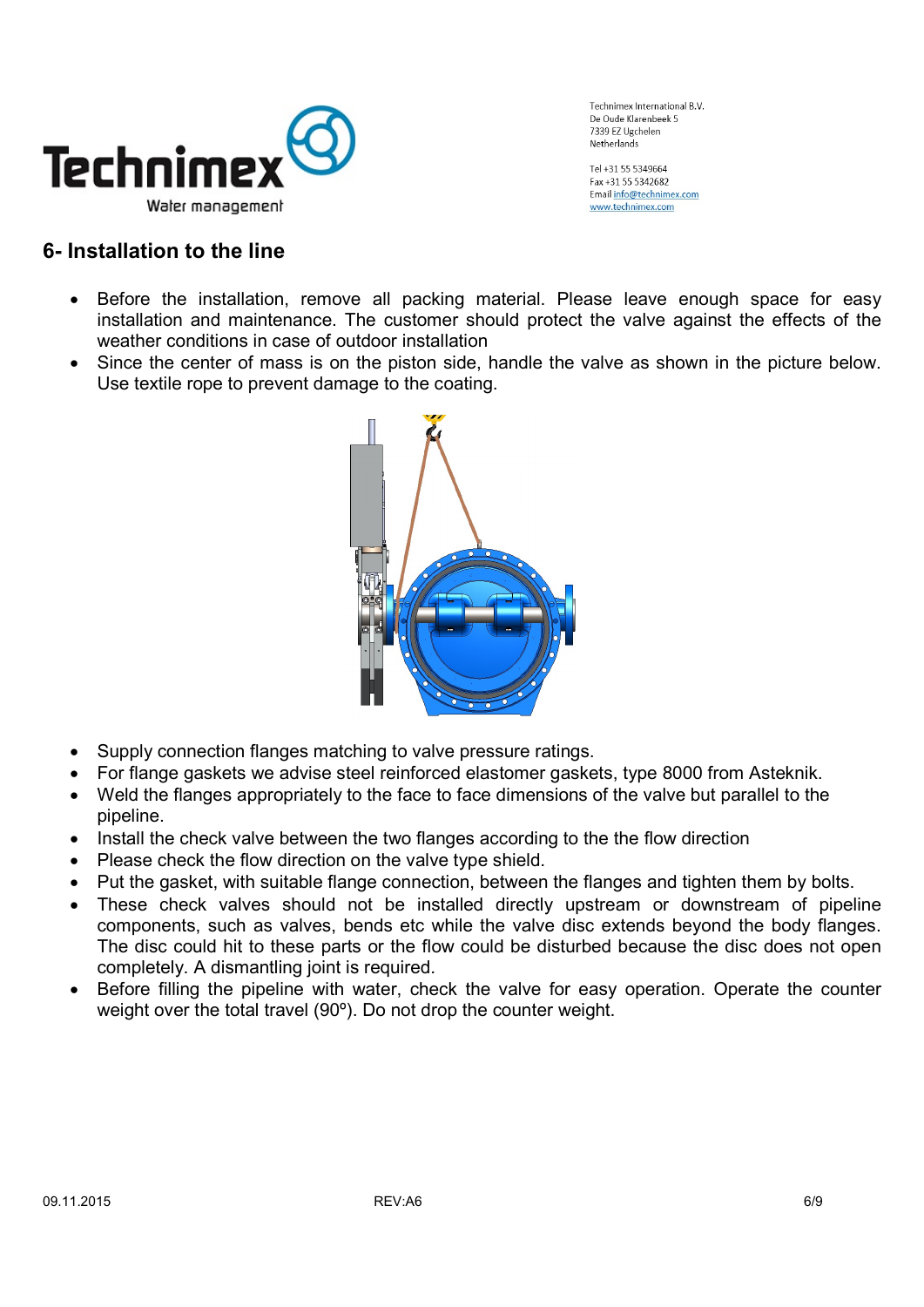

Tel +31 55 5349664 Fax +31 55 5342682 Email info@technimex.com www.technimex.com

# 7- Maintenance

Type 4010 is equipped with maintenance free bearings. Before starting to work on the valve, the valve should be closed and the pipe section should be depressurized.

The elastomer disc seat can be replaced by taking off the retaining ring.

Consider to have the disc seat and some shaft O-rings as spare parts.

- Check external condition of the valve including the counterweight and the hydraulic system.
- If necessary clean the valve and check tightness at the flanges.
- Check the operation of the valve.
- Close the valve and check seat tightness.
- Check the pressure drop upstream and downstream of the valve.

#### If you detect leakage from the valve stem after operating some time:

- a) Support the disc (number 2) from bottom or suspend the disc with a lift device.
- b) Loosen the bolts (number 13 and number 23) and take off the back and front covers (number 11 and number 21) by pulling the bolts.
- c) Take off the shaft (number 8), and the bushings (number 10) by pulling the bolts.
- d) Change the O-rings (number 9).
- e) Follow the second and third steps vice versa.

#### If the valve is not tight at closing position:

- 1) Tighten the corresponding bolts (number 6).
- 2) If the leakage still continues, change the disc seat (number 3) and take the following actions:
- a) Turn disc (number 2) to semi-closed position.
- b) Loosen the bolts (number 6) and take off the retaining ring (number 4).
- c) Replace the disc seat (number 3) with a new one and put on the retaining ring (number 4).
- d) Place the bolts (number 6) and tighten them.

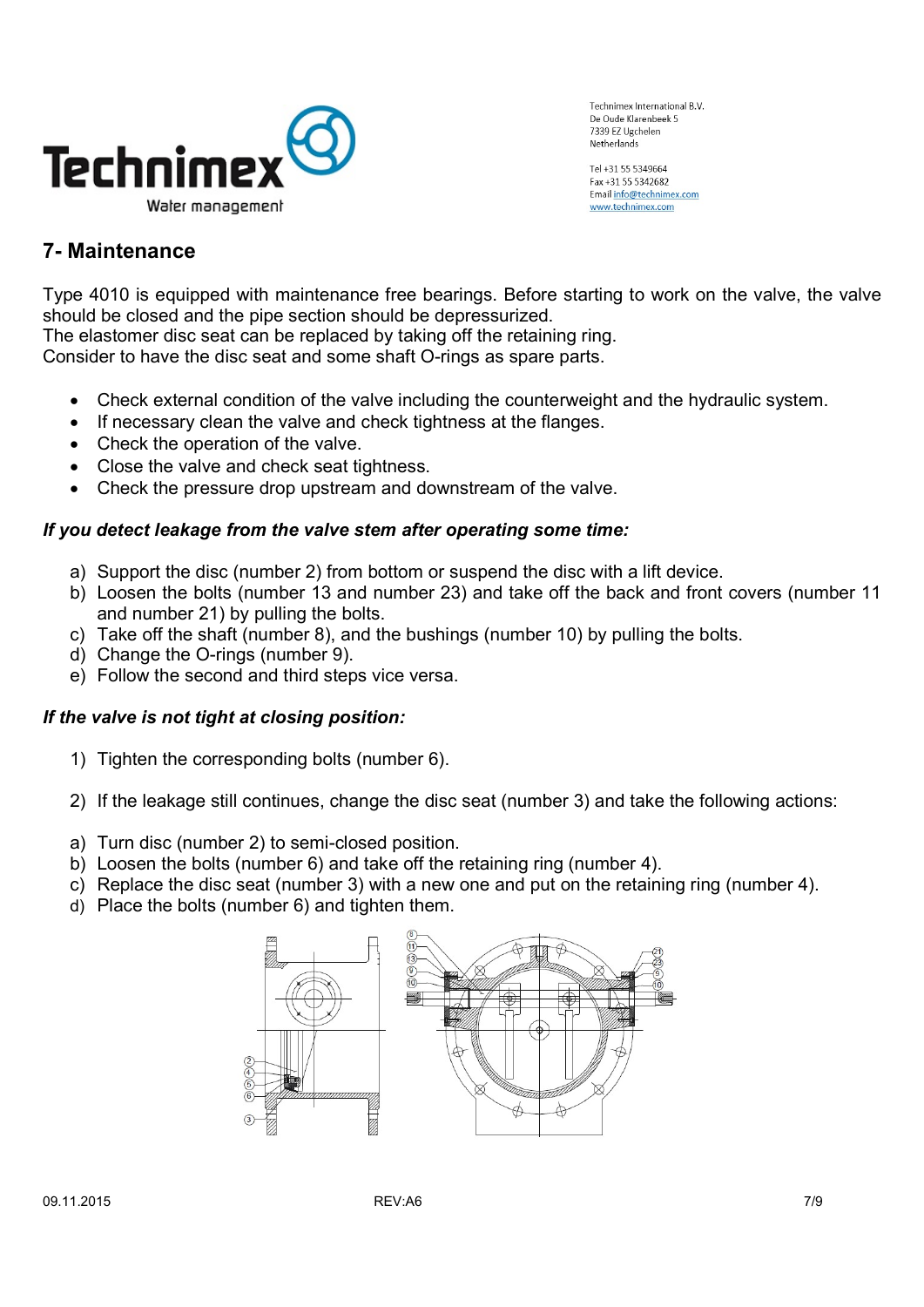

Tol +31 55 53/0664 Eax +31 55 5342682 Email info@technimex.com www.technimex.com

# 8- Two Speed Hydraulic Dash Pot

Our Type 4010 HD is designed with a hydraulic damper control which should not make noises or should not function in a jerky way caused by the hitting of the medium during opening and closing of the check valve.

- 1. The check valve should be installed according to the instructions.
- 2. Before filling the pipeline, the throttling valve on the hydraulic damper should be in half open position. When the pipeline is filled, the opening/closing of the disc should be set by means of the throttling valves.
- 3. A two speed hydraulic dashpot is installed according to below diagram and will function as is described.

As the piston is closing, 70% of the stroke closes fast and 30% of the stroke closes slowly. The speeds are adjusted by "throttling valve No 1" (fast closing) and "throttling valve No 2" (slow closing). See diagram on the next page. These valves close in clockwise direction. By closing these valves, the disc of the check valve will close slower. Valve No 1 and No 2 should not be in fully open or fully closed position at the start up. By default they are set in 50% position.

#### **IMPORTANT NOTE:** throttling valves must never be in closed position during operation.

The accumulator (No 3) takes care for the hydraulic oil: the load balance and it also regulates excess oil in the piston.

The throttling valves can be set as follows:

- 1. Close valve No 1 by rotating it clockwise. Then adjust the slow speed area by means of valve 2.
- 2. Once the slow speed area has been set, the fast speed area need to be adjusted by valve No 1.

Filling the piston with oil:

- 1. Make sure the 4010HD check valve is in closed position.
- 2. Remove the union nut on top of the accumulator
- 3. Fill the damper with hydraulic oil 32 or 36. Maximum oil level must be around 2/3 of the accumulator.
- 4. Tighten the union nut on top of the accumulator.
- 5. Open and close the check valve a few times manually. Clean excess oil and remove eventual trapped air.